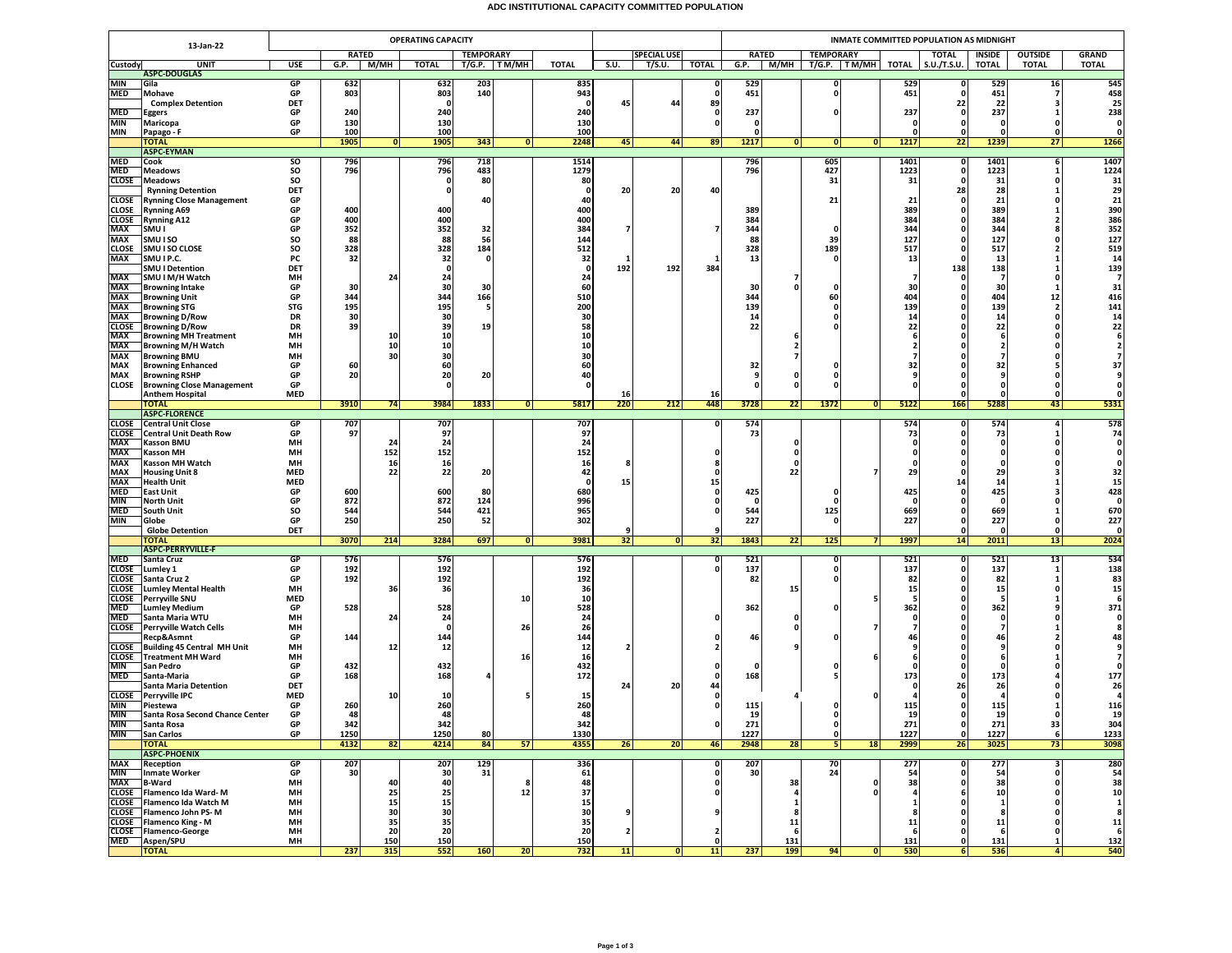## **ADC INSTITUTIONAL CAPACITY COMMITTED POPULATION**

|                              | 13-Jan-22                                                      | <b>OPERATING CAPACITY</b> |              |                |                    |                  |                 |                    |                    |        |                 | INMATE COMMITTED POPULATION AS MIDNIGHT |                |                                             |                |              |                         |                      |                                      |                                          |  |
|------------------------------|----------------------------------------------------------------|---------------------------|--------------|----------------|--------------------|------------------|-----------------|--------------------|--------------------|--------|-----------------|-----------------------------------------|----------------|---------------------------------------------|----------------|--------------|-------------------------|----------------------|--------------------------------------|------------------------------------------|--|
|                              |                                                                |                           |              | <b>RATED</b>   |                    | <b>TEMPORARY</b> |                 |                    | <b>SPECIAL USE</b> |        |                 |                                         | <b>RATED</b>   | <b>TEMPORARY</b><br>M/MH T/G.P. TM/MH TOTAL |                |              | <b>TOTAL</b>            | <b>INSIDE</b>        | <b>OUTSIDE</b>                       | <b>GRAND</b>                             |  |
| Custody                      | <b>UNIT</b><br><b>ASPC-LEWIS</b>                               | <b>USE</b>                | G.P.         | M/MH           | <b>TOTAL</b>       | T/G.P. TM/MH     |                 | <b>TOTAL</b>       | S.U.               | T/S.U. | <b>TOTAL</b>    | G.P.                                    |                |                                             |                |              | S.U./T.S.U.             | <b>TOTAL</b>         | <b>TOTAL</b>                         | <b>TOTAL</b>                             |  |
| <b>CLOSE</b>                 | Morey                                                          | GP/PC                     | 800          |                | 800                |                  |                 | 800                | 16                 |        | $\frac{16}{80}$ | 444                                     |                |                                             |                | 444          |                         | 444                  |                                      | 445                                      |  |
|                              | <b>Morey Detention</b>                                         | DET<br><b>PC</b>          | 404          |                | $\Omega$<br>404    |                  |                 |                    | 80                 |        |                 |                                         |                |                                             |                |              | 77<br>n                 | 77                   | $\overline{2}$                       | 79<br>378                                |  |
| <b>CLOSE</b><br>CLOSE        | Rast<br>Rast II                                                | PC                        | 48           |                | 48                 |                  |                 | 404<br>48          |                    |        |                 | 373                                     |                |                                             |                | 373          | 0                       | 373                  |                                      | $\overline{7}$                           |  |
| <b>CLOSE</b>                 | <b>RAST III</b>                                                | PC                        | 96           |                | 96                 |                  |                 | 96                 |                    |        |                 | 43                                      |                |                                             |                | 43           |                         | 43                   |                                      | 45                                       |  |
| <b>MAX</b>                   | <b>Rast PC</b>                                                 | PC                        | 320          |                | 320                |                  |                 | 320                |                    |        |                 | 279                                     |                |                                             |                | 279          | 0                       | 279                  |                                      | 288                                      |  |
| <b>CLOSE</b>                 | Rast Close Mgt.<br><b>Lewis Medical</b>                        | <b>PC</b><br><b>MED</b>   | 36           |                | 36<br>$\mathbf{0}$ |                  |                 | 36<br>$\mathbf{0}$ | 17                 |        | 17              | -6                                      |                |                                             |                |              | $\Omega$<br>10          | -6<br>10             |                                      | 6<br>10                                  |  |
| <b>MED</b>                   | Stiner I                                                       | GP                        | 378          |                | 378                | 197              |                 | 575                |                    |        |                 | 378                                     |                | 12                                          |                | 390          | $\mathbf{0}$            | 390                  |                                      | 395                                      |  |
| <b>MED</b>                   | Stiner II                                                      | GP                        | 400          |                | 400                | 208              |                 | 608                |                    |        |                 | 400                                     |                | 112                                         |                | 512          | $\Omega$                | 512                  |                                      | 521                                      |  |
|                              | <b>Stiner Detention</b>                                        | DET                       |              |                |                    |                  |                 |                    | 70                 |        | 70              |                                         |                |                                             |                |              | 68                      | 68                   | -1                                   | 69                                       |  |
| <b>MIN</b><br><b>MED</b>     | Bachman PC<br><b>Bachman GP</b>                                | PC<br>GP                  | 300<br>300   |                | 300<br>300         | 76<br>76         |                 | 376<br>376         |                    |        |                 | 278<br>294                              |                | 0<br>$\mathbf{0}$                           |                | 278<br>294   | $\Omega$<br>0           | 278<br>294           |                                      | 279<br>294                               |  |
| <b>MED</b>                   | <b>Stiner Transitory</b>                                       | <b>TRANS</b>              | 22           |                | 22                 | 11               |                 | 33                 |                    |        |                 | 16                                      |                | $\Omega$                                    |                | 16           | $\Omega$                | 16                   |                                      | 16                                       |  |
|                              | <b>Bachman Detention</b>                                       | DET                       |              |                |                    |                  |                 |                    | 80                 |        | 80              |                                         |                |                                             |                |              | 76                      | 76                   |                                      | 78                                       |  |
| <b>CLOSE</b><br><b>CLOSE</b> | <b>Buckley PC</b><br>Buckley PC II                             | PC<br>PC                  | 750<br>50    |                | 750<br>50          |                  |                 | 750<br>50          | 16                 |        | 16              | 620<br>41                               |                |                                             |                | 620<br>41    | 0                       | 620<br>41            | $\Omega$                             | 626<br>41                                |  |
| MED                          | <b>Barchey PC I</b>                                            | PC                        | 370          |                | 370                | 150              |                 | 520                |                    |        |                 | 370                                     |                | 34                                          |                | 404          | 0                       | 404                  |                                      | 406                                      |  |
| <b>MED</b>                   | <b>Barchey PC II</b>                                           | PC                        | 370          |                | 370                | 120              |                 | 490                |                    |        |                 | 357                                     |                | $\mathbf{0}$                                |                | 357          | O                       | 357                  |                                      | 357                                      |  |
| <b>MED</b>                   | <b>Barchey PC III</b>                                          | <b>PC</b>                 | 60           |                | 60                 |                  |                 | 60                 |                    |        |                 | 24                                      |                | 0                                           |                | 24           | O                       | 24                   |                                      | 24                                       |  |
| <b>MED</b><br><b>CLOSE</b>   | <b>Barchey PC Watch Cells</b><br><b>Sunrise Male Minors</b>    | MH<br>GP                  | 75           |                | 75                 |                  | 20              | 20<br>75           |                    |        |                 | 14                                      |                |                                             | 12             | 12<br>14     | 0                       | 12<br>14             |                                      | 12<br>14                                 |  |
| <b>CLOSE</b>                 | <b>Sunrise Femal Minors</b>                                    | GP                        | 11           |                | 11                 |                  |                 | 11                 |                    |        |                 | $\mathbf{1}$                            |                |                                             |                | 1            | $\Omega$                | $\mathbf{1}$         | n                                    | $\mathbf{1}$                             |  |
| <b>CLOSE</b>                 | <b>Sunrise Minors CDU/Watch</b>                                |                           | 14           |                | 14                 | 12               |                 | 26                 |                    |        |                 | -1                                      |                | $\Omega$                                    |                | $\mathbf{1}$ |                         | -1                   | n                                    | $\mathbf{1}$                             |  |
| MIN                          | Eagle Point Second Chance Center<br><b>TOTAL</b>               | GP                        | 300<br>5104  | $\overline{0}$ | 300<br>5104        | 850              | 20 <sub>1</sub> | 300<br>5974        | 279                | 0      | 279             | 202<br>4148                             | 0              | 158                                         | 12             | 202<br>4318  | 231                     | 202<br>4549          | 46                                   | 203<br>4595                              |  |
|                              | <b>ASPC-SAFFORD</b>                                            |                           |              |                |                    |                  |                 |                    |                    |        |                 |                                         |                |                                             |                |              |                         |                      |                                      |                                          |  |
| <b>MIN</b>                   | <b>Fort Grant</b>                                              | GP                        | 588          |                | 588                | 160              |                 | 748                |                    |        |                 | 335                                     |                | 0                                           |                | 335          |                         | 335                  | 0                                    | 335                                      |  |
| <b>MIN</b>                   | <b>Miles Detention</b>                                         | DET                       | 615          |                | 615                |                  |                 | 711                | 25                 | 24     | 49<br>$\Omega$  | 239                                     |                | $\mathbf 0$                                 |                | 239          | 15<br>$\mathbf{0}$      | 15<br>239            | $\overline{\phantom{a}}$<br>$\Omega$ | 17<br>239                                |  |
| <b>MED</b>                   | Graham<br>Tonto                                                | GP<br>PC                  | 250          |                | 250                | 96<br>160        |                 | 410                |                    |        |                 | 250                                     |                | 1                                           |                | 251          | 0                       | 251                  | -1                                   | 252                                      |  |
|                              | <b>Tonto Detention</b>                                         | DET                       |              |                |                    |                  |                 |                    | -6                 |        |                 |                                         |                |                                             |                |              | $\Omega$                | $\Omega$             | $\Omega$                             | $\Omega$                                 |  |
|                              | <b>TOTAL</b>                                                   |                           | 1453         | $\overline{0}$ | 1453               | 416              | Ō               | 1869               | 31                 | 24     | 55              | 824                                     | 0              |                                             | 0              | 825          | 15                      | 840                  |                                      | 843                                      |  |
| <b>CLOSE</b>                 | <b>ASPC-TUCSON</b><br>Cimarron                                 | GP                        | 648          |                | 648                |                  |                 | 648                |                    |        |                 | 601                                     |                | $\Omega$                                    |                | 601          | 0                       | 601                  | 5                                    | 606                                      |  |
|                              | <b>Cimarron Detention</b>                                      | DET                       |              |                |                    |                  |                 |                    | 48                 | 48     | 96              |                                         |                |                                             |                |              | 91                      | 91                   |                                      | 91                                       |  |
| <b>CLOSE</b>                 | <b>Rincon MH Watch</b>                                         | MH                        |              | 79             | 79                 |                  |                 | 85                 |                    |        | $\mathbf{0}$    |                                         | 43             |                                             | 0              | 43           |                         | 43                   |                                      | 44                                       |  |
| <b>CLOSE</b>                 | <b>Rincon Medical</b>                                          | <b>MED</b><br><b>MED</b>  |              |                |                    |                  |                 |                    | 66                 |        | 66              |                                         |                |                                             |                | $\sqrt{2}$   | 63                      | 63                   |                                      | 64                                       |  |
| <b>CLOSE</b><br><b>CLOSE</b> | Rincon S.N.U.<br><b>Cimarron Transitory</b>                    | <b>TRANS</b>              |              | 16             | 16                 | 24               |                 | 16<br>24           |                    |        |                 |                                         | 13             |                                             |                | 13<br>n      | 0<br>$\Omega$           | 13<br>$\Omega$       | $\Omega$                             | 13<br>$\mathbf{0}$                       |  |
| <b>CLOSE</b>                 | Rincon                                                         | GP                        | 340          |                | 340                |                  |                 | 340                |                    |        |                 | 334                                     |                |                                             |                | 334          | 0                       | 334                  |                                      | 334                                      |  |
| <b>CLOSE</b>                 | Rincon MH Program                                              | MH                        |              | 256            | 256                |                  |                 | 256                |                    |        |                 |                                         | 195            |                                             |                | 195          | 0                       | 195                  |                                      | 196                                      |  |
| <b>MAX</b><br><b>MAX</b>     | Rincon MH Program II<br><b>Rincon MH Watch II</b>              | MH<br>MH                  |              | 149            | 149                |                  | 20              | 152<br>20          |                    |        |                 | $\Omega$                                | 83             |                                             | 0              | 83           | n                       | 83<br>$\mathbf{0}$   |                                      | 88<br>0                                  |  |
| <b>MED</b>                   | Santa Rita                                                     | GP                        | 768          |                | 768                |                  |                 | 768                |                    |        |                 | 697                                     |                |                                             |                | 697          | 0                       | 697                  |                                      | 704                                      |  |
| <b>MED</b>                   | Manzanita S.N.U.                                               | <b>MED</b>                |              | 25             | 25                 |                  | 20              | 45                 |                    |        |                 |                                         | 25             |                                             | 17             | 42           | n                       | 42                   |                                      | 43                                       |  |
| MED                          | Manzanita                                                      | GP                        | 179          |                | 179                | 107              |                 | 286                | $\Omega$           |        | n               | 179                                     |                | 49                                          |                | 228          | <b>NA</b>               | 228                  |                                      | $\begin{array}{c} 229 \\ 29 \end{array}$ |  |
| MED<br><b>MED</b>            | <b>Manzanita Second Chance Center</b><br>Manzanita Watch Cells | GP<br>MH                  | 48           | 24             | 48<br>24           |                  |                 | 48<br>24           |                    |        |                 | 29                                      |                |                                             |                | 29           | <b>NA</b>               | 29<br>$\overline{a}$ |                                      | $\overline{a}$                           |  |
| <b>MED</b>                   | Manzanita Residential                                          | <b>MED</b>                |              | 58             | 58                 |                  |                 | 58                 |                    |        |                 |                                         | 56             |                                             | O              | 56           | $\Omega$                | 56                   |                                      | 58                                       |  |
|                              | <b>Manzanita Detention</b>                                     | DET                       |              |                | $\Omega$           |                  |                 |                    | 12                 | 11     | 23              |                                         |                |                                             |                |              | 13                      | 13                   |                                      | 14                                       |  |
| <b>MED</b>                   | Winchester<br><b>Winchester Detention</b>                      | GP<br>DET                 | 400          |                | 400                | 336              |                 | 736                | 12                 | 12     | 24              | 400                                     |                | 273                                         |                | 673          | $\mathbf 0$<br>$\Omega$ | 673<br>$\Omega$      |                                      | 680<br>$\mathbf{0}$                      |  |
|                              | <b>Complex Detention</b>                                       | DET                       |              |                | $\Omega$           |                  |                 | n                  | 40                 | 40     | 80              |                                         |                |                                             |                | $\sqrt{2}$   | 63                      | 63                   | -1                                   | 64                                       |  |
| <b>MIN</b>                   | Catalina                                                       | GP                        | 360          |                | 360                |                  |                 | 360                |                    |        | $\mathbf{0}$    | 355                                     |                | $\mathbf{0}$                                |                | 355          |                         | 355                  |                                      | 356                                      |  |
| <b>MIN</b>                   | Whetstone                                                      | GP                        | 1250         |                | 1250               |                  |                 | 1250               |                    |        |                 | 952                                     |                | $\mathbf 0$                                 |                | 952          |                         | 952                  |                                      | 953                                      |  |
|                              | ΤΟΤΑΙ<br><b>ASPC-WINSLOW</b>                                   |                           | 3993         | 607            | 4600               | 467              | 49              | 5116               | 178                | 111    | 289             | 3547                                    | 419            | 322                                         | 17             | 4305         | 230                     | 4535                 | 35                                   | 4570                                     |  |
| <b>MIN</b>                   | Coronado                                                       | GP                        | 492          |                | 492                | 136              |                 | 628                |                    |        |                 | 143                                     |                | $\overline{\mathbf{0}}$                     |                | 143          |                         | 143                  | 30                                   | 173                                      |  |
| <b>CLOSE</b>                 | Kaibab                                                         | GP                        | 800          |                | 800                |                  |                 | 800                |                    |        |                 | 670                                     |                |                                             |                | 670          |                         | 670                  |                                      | 675                                      |  |
| MIN                          | <b>Complex Detention</b><br>Apache                             | DET<br>GP                 | 334          |                | $\Omega$<br>334    | 80               |                 | - 0<br>414         | 20                 | 19     | 39<br>$\Omega$  | 334                                     |                | $\overline{7}$                              |                | - 0<br>341   | 20<br>$\mathbf{0}$      | 20<br>341            | $\Omega$<br>$\Omega$                 | 20<br>341                                |  |
|                              | <b>Apache Detention</b>                                        | DET                       |              |                |                    |                  |                 |                    | 12                 |        | 12              |                                         |                |                                             |                |              |                         | 0                    | $\Omega$                             | $\mathbf{0}$                             |  |
|                              | ΓΟΤΑΙ                                                          |                           | 1626         | $\mathbf{0}$   | 1626               | 216              | $\mathbf{0}$    | 1842               | 32                 | 19     | 51              | 1147                                    | 0              | $\overline{\mathbf{z}}$                     | 0              | 1154         | 20                      | 1174                 | 35                                   | 1209                                     |  |
|                              | <b>ASPC-YUMA</b>                                               |                           |              |                |                    |                  |                 |                    |                    |        |                 |                                         |                |                                             |                |              |                         |                      |                                      |                                          |  |
| <b>MED</b>                   | Cheyenne<br><b>Cheyenne Detention</b>                          | <b>GP</b><br>DET          | 800          |                | 800                | 324              |                 | 1124               | 40                 | 39     | 79              | 724                                     |                | $\overline{\mathbf{0}}$                     |                | 724          | $\Omega$<br>57          | 724<br>57            | 20                                   | 744<br>61                                |  |
| <b>MIN</b>                   | Cocopah                                                        | GP                        | 250          |                | 250                | 80               |                 | 330                |                    |        | $\Omega$        | $\Omega$                                |                | $\mathbf 0$                                 |                | $\sqrt{2}$   | $\mathbf 0$             | $\Omega$             | $\mathbf{r}$                         | $\Omega$                                 |  |
| <b>CLOSE</b>                 | Dakota Y13                                                     | GP                        | 800          |                | 800                |                  |                 | 800                | 16                 |        | 16              | 377                                     |                | $\Omega$                                    |                | 377          | $\Omega$                | 377                  |                                      | 386                                      |  |
|                              | <b>Dakota Detention</b>                                        | DET                       |              |                | $\mathbf{0}$       |                  |                 |                    | 80                 |        | 80              |                                         |                |                                             |                |              | 57                      | 57                   |                                      | 59                                       |  |
| <b>MED</b><br><b>MIN</b>     | Cibola<br>La Paz                                               | GP<br>GP                  | 1250<br>1250 |                | 1250<br>1250       | 16               |                 | 1266<br>1250       |                    |        |                 | 851<br>722                              |                | $\mathbf{0}$                                |                | 851<br>722   |                         | 851<br>722           | 13<br>$\sqrt{2}$                     | 864<br>722                               |  |
|                              | <b>TOTAL</b>                                                   |                           | 4350         | 0              | 4350               | 420              | $\overline{0}$  | 4770               | 136                | 39     | 175             | 2674                                    | $\overline{0}$ | ō                                           | $\overline{0}$ | 2674         | 114                     | 2788                 | 48                                   | 2836                                     |  |
|                              | <b>TOTAL IN-STATE</b>                                          |                           | 2978         | 1292           | 31072              | 5486             | 146             | 36704              | 1006               | 469    | 1475            | 2231                                    | 690            | 2084                                        | 54             | 25141        | 844                     | 2598                 | 327                                  | 2631                                     |  |
|                              |                                                                |                           |              |                |                    |                  |                 |                    |                    |        |                 |                                         |                |                                             |                |              |                         |                      |                                      |                                          |  |